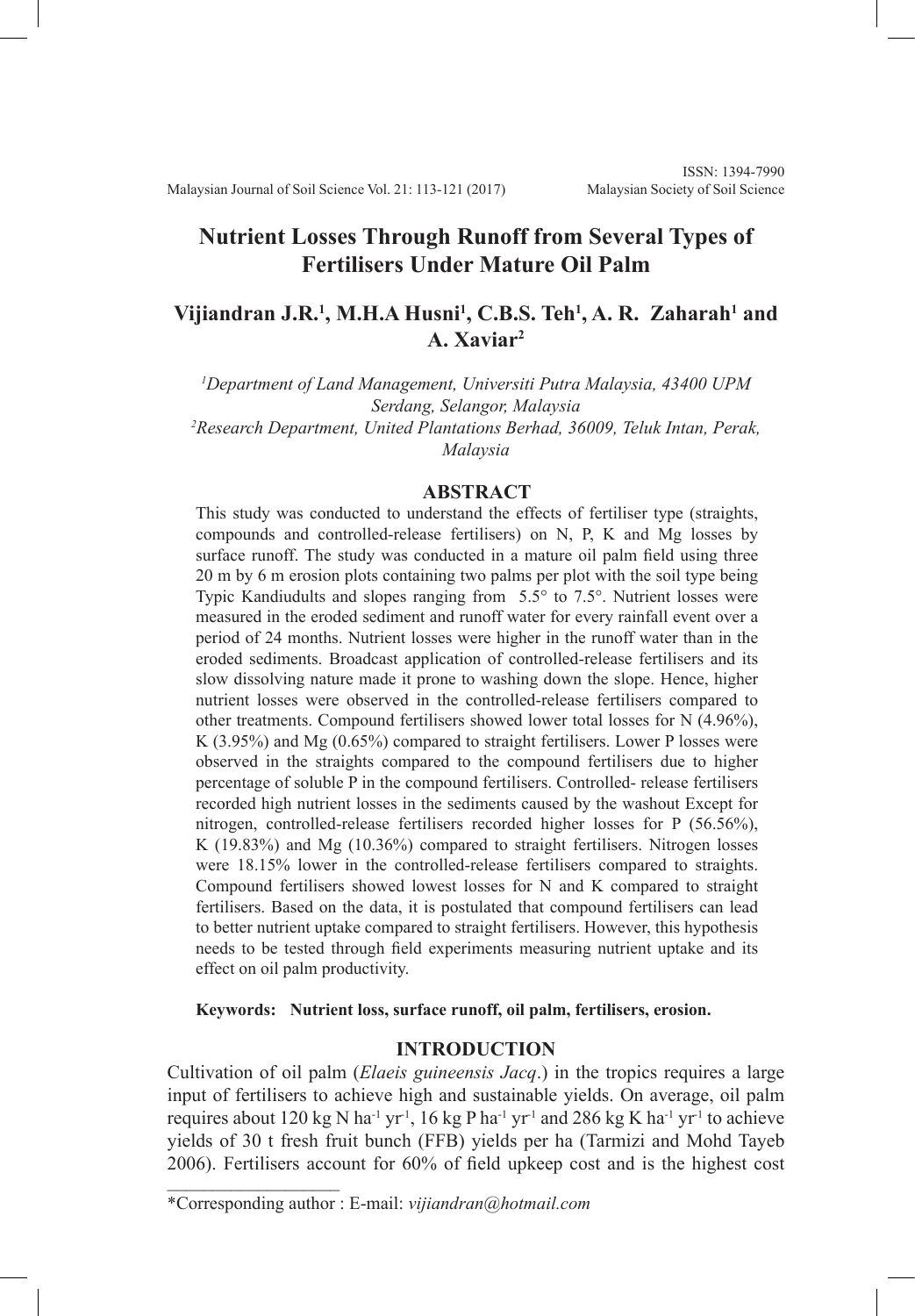factor in oil palm production (Goh, Hardter and Fairhust 2003). Hence, most agronomic trials have focused on studies related to nutrient uptake, response and losses.

Studies on soil and nutrient loss through surface runoff and erosion under the oil palm environment have been carried out by several scientists namely Maene *et al*. (1979), Malaysian Palm Oil Board (PORIM 1994) and Chew *et. al.* (1999). These studies provide vital information for agronomists on the magnitude of nutrient losses through surface runoff for consideration in the formulation of fertiliser recommendations for oil palm. In addition, results of such trials also help planters and agronomists to implement various field management strategies to minimise soil and nutrient losses. However, in the early studies, type of fertiliser was not given due consideration.

The current study quantified N, P, K and Mg losses through surface runoff for mature oil palms fertilised with straights, compounds and controlled-release fertilisers.

# **METHODOLOGY**

The study used erosion plots at United Plantation Berhad's Lima Blas Estate located at Selangor, Malaysia  $(3^{\circ}$  45' 15.762" N, 101° 20' 23.798" E) for 24 months from 1 February 2013 to 31 January 2015. recommendations for oil palm. In addition, results of such trials also help planters and The study used erosion plots at United Plantation Bernad's Lima Blas Estate

Three erosion plots measuring 20 by 6 m were established on a rolling terrain of a mature oil palm field. Slopes ranged from 5.5° to 7.5° for all three plots. Soil type at the study site was Typic Kandiudult (Serdang Soil Series). Each plot contained two mature oil palms planted in the year 2000.

Palms in each plot were fertilised with straights, compounds or controlledrelease fertilisers at equivalent amounts (in split applications of three times per year) of nutrients N, P, K and Mg as provided in Table 1.

Prior to the start of the experiment, the palms in all three plots were not fertilised for a period of 12 months to avert effects of residual nutrients from the previous fertiliser application conducted in October 2011. This intervening period was used to measure nutrient losses for an unfertilised plot. Nutrient losses for  $p$ an unfertilised plot was recognised when the nutrient content in both the eroded sediment and runoff water had minimal variances between erosion event and this was achieved about 10 months following the previous fertilisation. s used to measure muttent tosses for an untertifised plot. Futurent tosses for

| Nutrient | Rate ( $kg$ palm <sup>-1</sup> year <sup>-1</sup> ) |
|----------|-----------------------------------------------------|
| N        | 1.10                                                |
| P        | 0.44                                                |
| K        | 1.49                                                |
| Mg       | 0.20                                                |

TABLE 1 TABLE 1 Nutrient inputs for erosion plot palms Nutrient inputs for erosion plot palms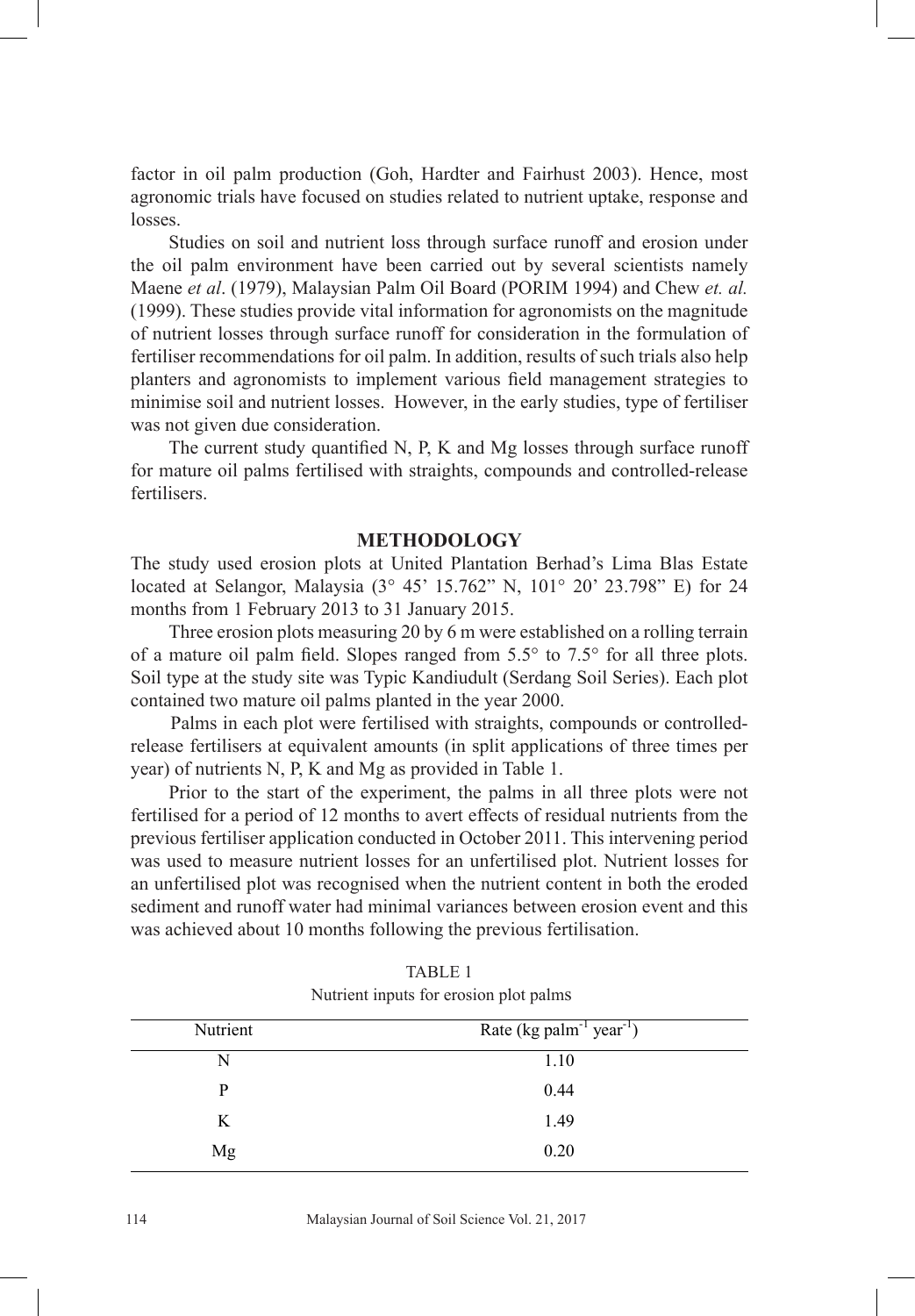A manifold tippling tumbler collection system was adapted to measure soil and runoff water losses from each plot for every rainfall event (Figure 1). The randomised complete block design was adopted for this study using every rainfall event that generated soil and runoff losses as a replicate for the study.

Samples of the collected eroded sediment and runoff water were analysed in the laboratory. The Kjeldahl method was adopted for the analysis of nitrogen (N), phosphorus (P) was determined using the Bray and Kurtz No 2 method while potassium (K) and magnesium (Mg) were determined using the Atomic Absorption Spectrophotometer (AAS).



*Fig. 1: Soil and runoff loss collection mechanism layout*

#### **RESULTS AND DISCUSSION**

#### *Rainfall*

Total annual rainfall recorded for 2013 and 2014 was 2883 and 2441 mm, respectively. In the first year of study (2013), highest rainfall was recorded in the month of November at 546 mm while the highest rainfall in the second year was 434 mm in the month of April. The third trimester in both years had higher cumulative rainfall coinciding with the annual monsoon season. Figure 2 below shows the rainfall pattern during the study period.

#### *Soil and Runoff Losses*

Soil loss and runoff losses were measured at every rainfall episode that yielded runoff or soil loss. In 2013, of 120 erosion events were recorded whilst 116 events were recorded in 2014. Table 2 highlights the mean soil and runoff losses recorded.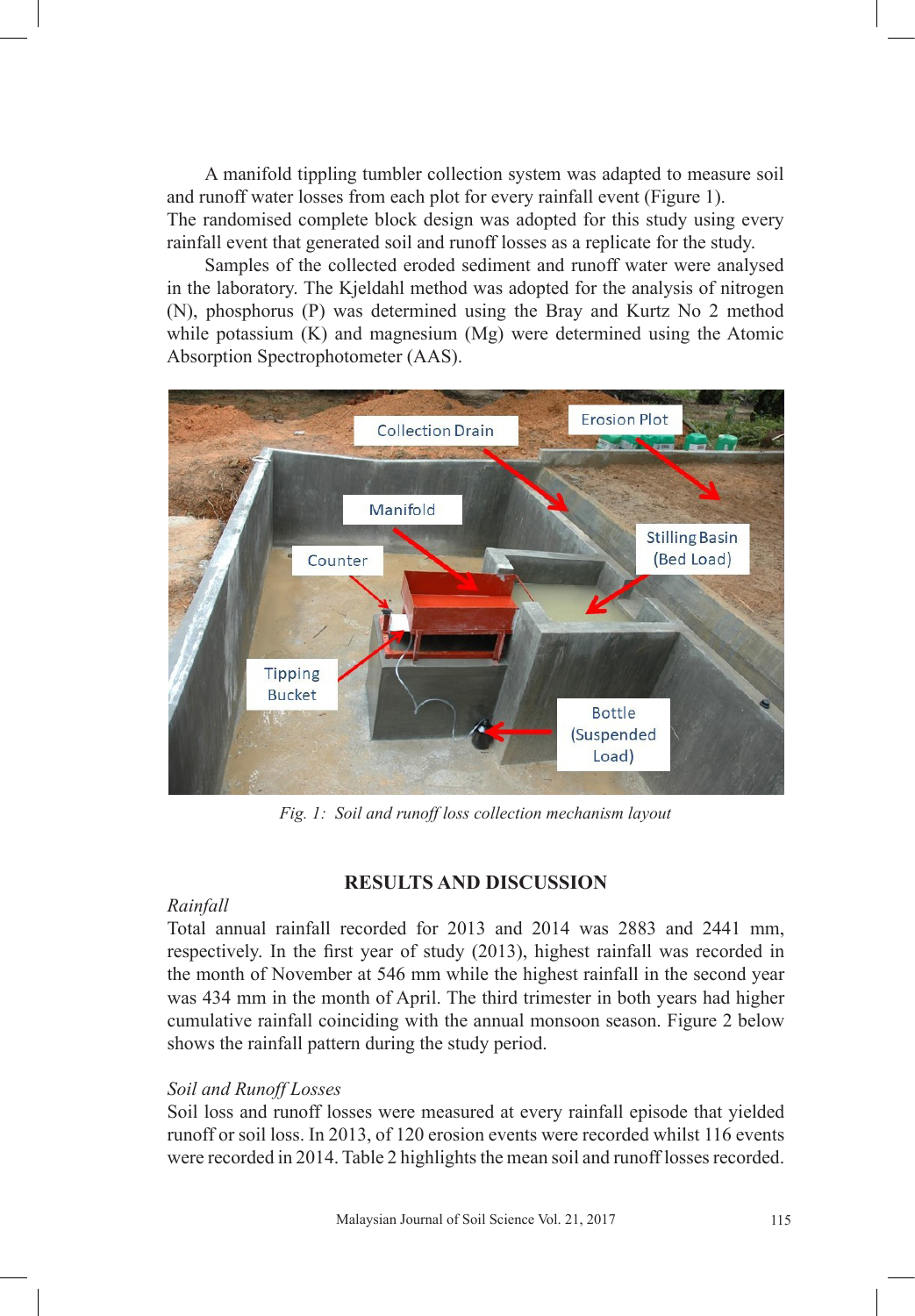Soil losses were generally high in all three plots as minimal erosion control measures and vegetation were in place in the plots in order to amplify the nutrient loss effects on application of the various forms of fertilisers. Soil loss recorded is noted to be within the soil loss range reported by previous authors (Soon and Hoong 2002; Chew *et al*. 1999; PORIM 1994). Mean runoff losses ranged from 19.23% to 23.20% of the mean rainfall for the two years (1 February 2013 to 31 January 2015) and were comparable to the range reported by Kee and Chew (1996).



Bars indicate standard deviation

Fig. 2: Rainfall distribution

| Year |                  | Soil Loss (t ha <sup>-1</sup> year <sup>-1</sup> ) |                  |  |  |
|------|------------------|----------------------------------------------------|------------------|--|--|
|      | Plot A           | Plot B                                             | Plot C           |  |  |
| 2013 | $9.36 \pm 0.18$  | $17.87 \pm 0.32$                                   | $8.19 \pm 0.15$  |  |  |
| 2014 | $8.66 \pm 0.20$  | $16.25 \pm 0.35$                                   | $7.28 \pm 0.16$  |  |  |
| Mean | $9.01^a$         | 17.06 <sup>b</sup>                                 | $7.73^{\rm a}$   |  |  |
|      |                  | Runoff Loss (mm)                                   |                  |  |  |
| Year | Plot A           | Plot B                                             | Plot C           |  |  |
| 2013 | $625 \pm 9.62$   | $524 \pm 7.23$                                     | $555 \pm 8.71$   |  |  |
| 2014 | $566 \pm 11.91$  | $500 \pm 10.01$                                    | $529 \pm 11.25$  |  |  |
| Mean | 596 <sup>a</sup> | 512 <sup>a</sup>                                   | 542 <sup>a</sup> |  |  |

TABLE 2 TABLE 2 Mean (±SE) soil and runoff losses recorded Mean (±SE) soil and runoff losses recorded

Plot A: Straights, Plot B : Compounds, Plot C : CRF

Means not sharing a common letter are significantly different by Tukey ( $p \le 0.05$ ).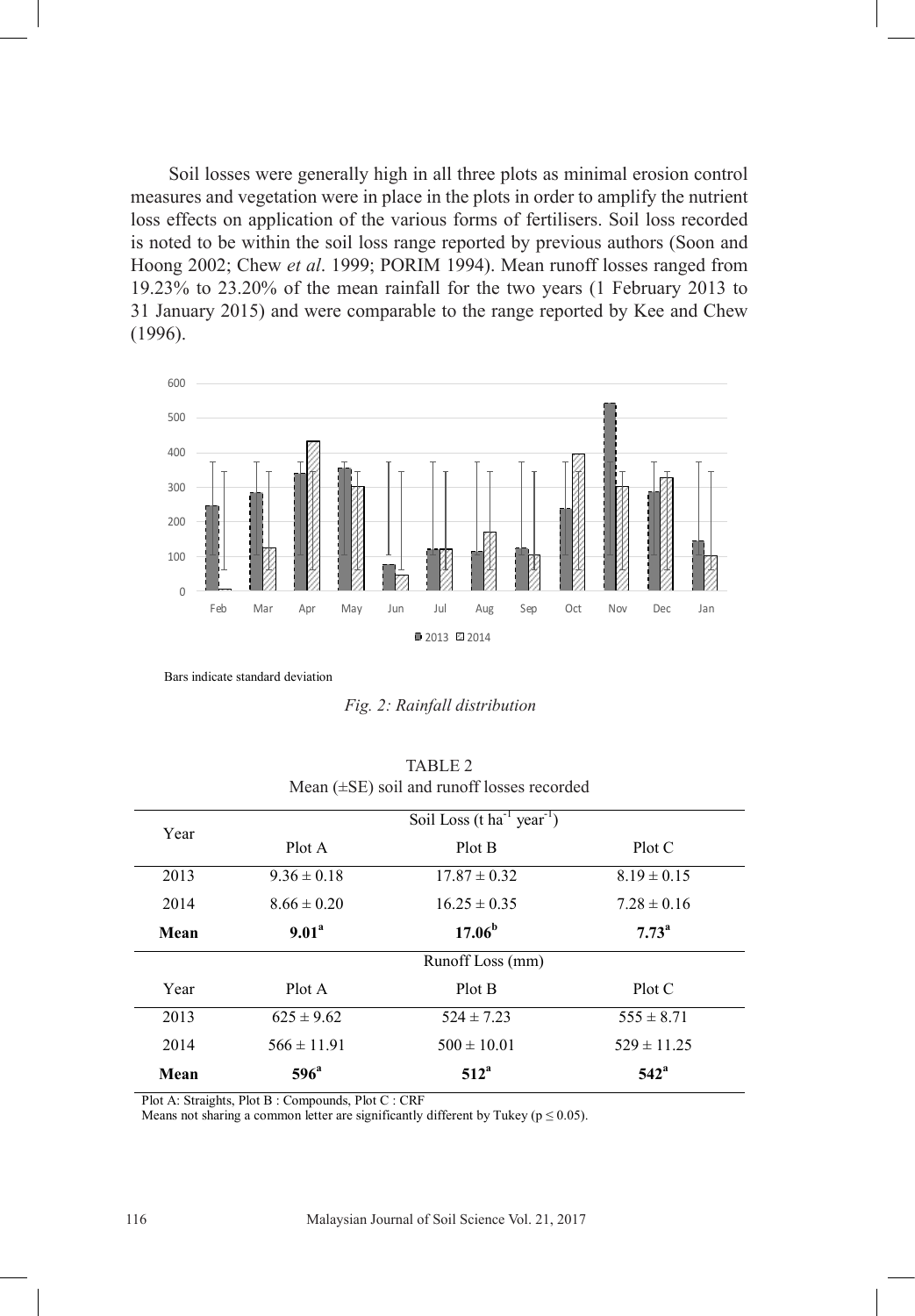During the study period, Plot B consistently showed significantly higher soil but all the state period, The B compared by Showed significantly inglied some losses compared to plot A and plot C. This is due to the differences in texture. Plot B had a higher percentage of fine sand in the top soil layer compared to plot A and  $p$ lot C (Table 3). mpared to plot A and plot  $C$ . This is due to the differences in texture.

|                     |        | $0-15$ cm |        |        | 15-30 cm           |        |        | 30-45 cm |       |
|---------------------|--------|-----------|--------|--------|--------------------|--------|--------|----------|-------|
| Sampling Depth      | Plot A | Plot      | Plot C | Plot A | Plot               | Plot C | Plot A | Plot     | Plot  |
|                     |        | В         |        |        | В                  |        |        | B        | C     |
| Particles           |        |           |        |        | Percentage $(\% )$ |        |        |          |       |
| Clay                | 36.70  | 23.50     | 25.10  | 38.10  | 26.10              | 25.10  | 33.80  | 29.80    | 27.60 |
| (<0.002mm)          |        |           |        |        |                    |        |        |          |       |
| Silt                | 17.30  | 11.40     | 10.40  | 17.70  | 14.30              | 10.40  | 21.70  | 12.10    | 12.60 |
| $(0.002 - 0.05$ mm) |        |           |        |        |                    |        |        |          |       |
| Coarse Sand         | 0.40   | 0.37      | 23.90  | 2.70   | 0.49               | 15.80  | 0.36   | 10.90    | 4.60  |
| $(0.5-2.0$ mm)      |        |           |        |        |                    |        |        |          |       |
| Fine Sand           | 45.50  | 64.80     | 43.60  | 41.40  | 59.10              | 48.70  | 44.10  | 47.30    | 55.20 |
| $(0.05 - 0.5$ mm)   |        |           |        |        |                    |        |        |          |       |
| <b>Total Sand</b>   | 45.90  | 65.17     | 67.50  | 44.10  | 59.59              | 64.50  | 44.46  | 58.20    | 59.80 |

TABLE 3 TABLE 3 Soil texture analysis Soil texture analysis

Nutrient loss was measured based on nutrient content in the eroded sediments and as dissolved nutrients in the runoff water. Generally, it was noted that nutrient losses were much higher in the runoff water compared to the eroded sediments (Table 4), similar to the findings of Kee and Chew, (1996). During the data collection process, granules of the controlled-release fertilisers were observed to be washed down together with the eroded sediments even after a week of fertilisation.

Controlled-release fertilisers are generally resin-coated to achieve the control release properties where the resin dissolves at a slow rate in water. The broadcast application of these fertilisers around the palm circle and its slow dissolving rate makes it prone to washing down a slope. Hence, a higher loss of nutrients was recorded in the eroded sediments for the plot fertilised with controlled-release fertilisers compared to other treatments. Concomitantly, there were lower nutrient losses in the runoff water.

Broadcast application of controlled-release fertilisers on slopes under oil palm is not a viable option as a large amount of fertiliser is likely to be washed down from the targeted area due to the physical nature of the fertiliser. In contrast, straight and compound fertilisers which are generally hygroscopic, absorb moisture from both the atmosphere and the soil as soon as they are applied causing them to disintegrate from their original physical form and become part of the soil colloids, thus preventing any physical movement of the compound fertilisers.

There were no significant differences in nutrient losses recorded between all three treatments for both years of study (Table 4). Compound fertilisers showed lower total losses for N (4.96%), K (3.95%) and Mg (0.65%) compared to straight fertilisers. The lower losses in compound fertilisers are mainly due to the lower nutrient losses in the runoff water rather than the eroded sediments. Nutrient losses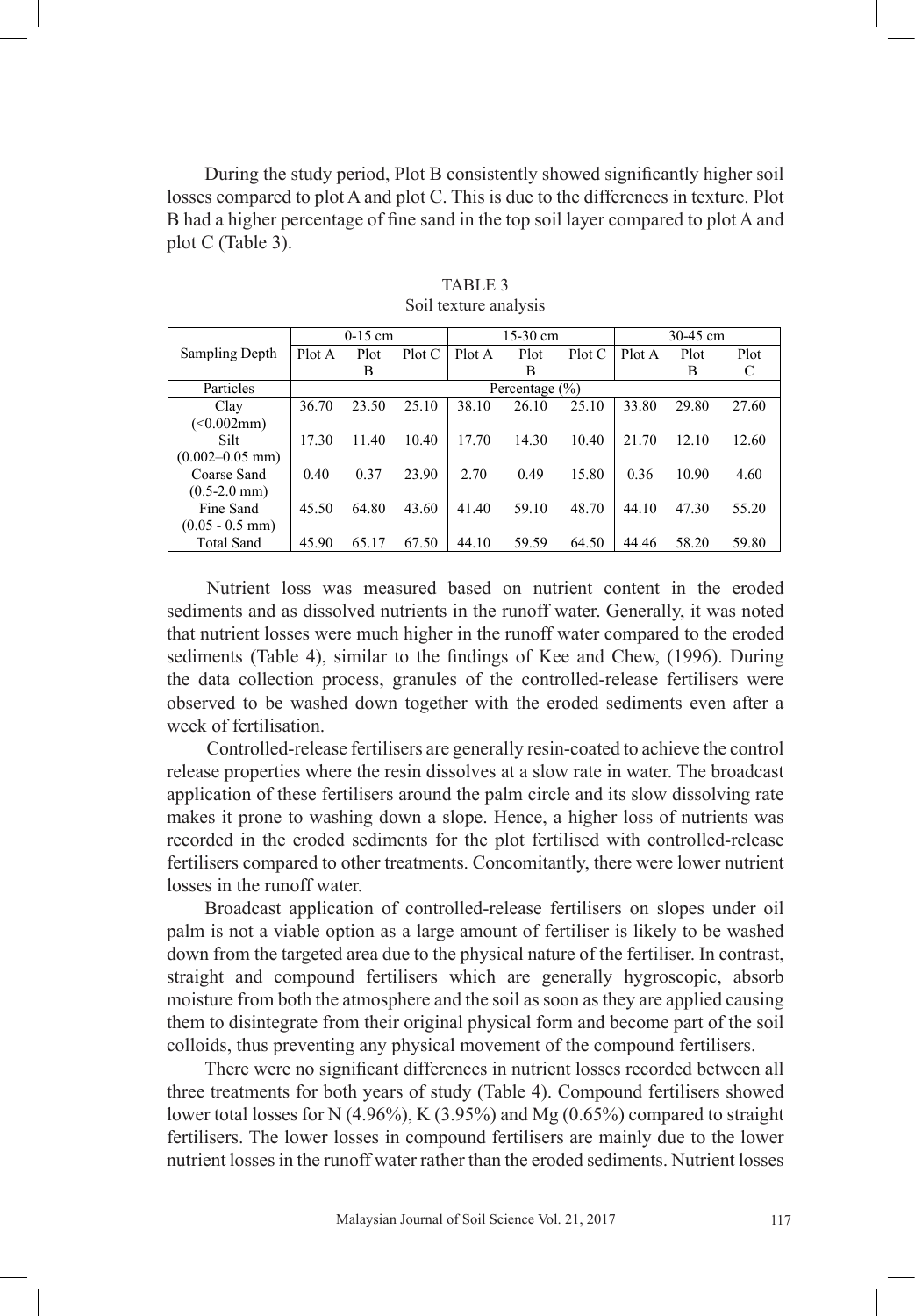|                                                                                       |                                                                             | Plot A (Straights)                                  |       |                                        | Plot B (Compounds)                                                                          |                  |                                               | Plot C (Controlled Release)                                               |               |
|---------------------------------------------------------------------------------------|-----------------------------------------------------------------------------|-----------------------------------------------------|-------|----------------------------------------|---------------------------------------------------------------------------------------------|------------------|-----------------------------------------------|---------------------------------------------------------------------------|---------------|
| Year / Treatment                                                                      | Soil                                                                        | Water                                               | Total | $\overline{\text{Soil}}$               | Water                                                                                       | Total            | Soil                                          | Water                                                                     | Total         |
|                                                                                       |                                                                             |                                                     |       |                                        | kg nutrient ha <sup>-1</sup> yr                                                             |                  |                                               |                                                                           |               |
|                                                                                       |                                                                             |                                                     |       |                                        |                                                                                             |                  |                                               |                                                                           |               |
| 2013<br>2014<br>Mean<br>% Loss vs straights                                           | $12.30^9 \pm 0.27$<br>4.96 <sup>3</sup> $\pm$ 0.16                          | $23.44^a \pm 0.56$<br>39.53 <sup>a</sup> $\pm$ 1.28 |       | $16.05a \pm 0.29$                      | $\begin{array}{c} \mathbf{N} \\ 21.12^{\, 4} \pm 0.57 \\ 31.11^{\, 4} \pm 0.78 \end{array}$ |                  | $10.49^{\,a}\pm0.21$<br>14.16 $^{\,a}\pm0.47$ | $20.75$ <sup>a</sup> $\pm$ 0.54<br>20.24 <sup>a</sup> $\pm$ 0.69<br>20.50 |               |
|                                                                                       |                                                                             |                                                     |       | $7.94^{\degree} \pm 0.31$              |                                                                                             |                  |                                               |                                                                           |               |
|                                                                                       | 8.63                                                                        | 31.48                                               | 40.11 | 12.00                                  | 26.12                                                                                       | $38.12$<br>-4.96 | 12.33                                         |                                                                           | 32.83         |
|                                                                                       |                                                                             |                                                     |       |                                        |                                                                                             |                  |                                               |                                                                           | $-18.15$      |
|                                                                                       |                                                                             |                                                     |       |                                        |                                                                                             |                  |                                               |                                                                           |               |
| 2013<br>2014<br>Mean<br>% Loss vs straights                                           | $1.09^{\degree} \pm 0.03$<br>2.24 $^{\degree} \pm 0.09$                     | $.92^{a} \pm 0.05$                                  |       | $2.26^a \pm 0.06$<br>$2.13^a \pm 0.12$ | $3.06^{\text{a}} \pm 0.05$<br>1.29 <sup>a</sup> $\pm$ 0.06                                  |                  | $.32^{a} \pm 0.03$                            |                                                                           |               |
|                                                                                       |                                                                             | $1.61$ $^{\rm a}$ $\pm$ $0.07$                      |       |                                        |                                                                                             |                  | $6.26^{\text{ a}} \pm 0.27$                   | $1.70^a \pm 0.05$<br>$1.47^a \pm 0.07$                                    |               |
|                                                                                       | 1.67                                                                        | 1.76                                                | 3.43  | 2.20                                   | 2.18                                                                                        | $4.38$<br>27.70  | 3.79                                          | 1.57                                                                      | 5.37<br>56.56 |
|                                                                                       |                                                                             |                                                     |       |                                        |                                                                                             |                  |                                               |                                                                           |               |
|                                                                                       |                                                                             |                                                     |       |                                        |                                                                                             |                  |                                               |                                                                           |               |
|                                                                                       |                                                                             |                                                     |       | $5.85^{a} \pm 0.19$                    |                                                                                             |                  | $8.29^{\text{ a}} \pm 0.22$                   |                                                                           |               |
|                                                                                       | $2.37^a \pm 0.07$<br>1.95 <sup>a</sup> $\pm$ 0.09                           | $36.40^a \pm 0.64$<br>$39.77^a \pm 0.89$            |       | $4.65^{\text{ a}} \pm 0.32$            | $29.28^{\circ} \pm 0.76$<br>37.54 <sup><math>\circ</math></sup> $\pm 0.94$                  |                  | $20.45^{\text{ a}} \pm 0.97$                  | $30.54^{\,a} \pm 0.54$<br>$37.17^{\,a} \pm 0.79$                          |               |
|                                                                                       | 2.16                                                                        | 38.09                                               | 40.25 | 5.25                                   | 33.41                                                                                       |                  | 14.37                                         | 33.86                                                                     | 48.23         |
| 2013<br>2014<br>Mean<br>% Loss vs straights                                           |                                                                             |                                                     |       |                                        |                                                                                             | 38.66            |                                               |                                                                           | 19.83         |
|                                                                                       |                                                                             |                                                     |       |                                        |                                                                                             |                  |                                               |                                                                           |               |
|                                                                                       |                                                                             | $14^{a} \pm 0.02$                                   |       | $0.55^{a} \pm 0.02$                    | $M_g$<br>1.10 <sup>a</sup> ± 0.02                                                           |                  | $0.68^{\text{ a}} \pm 0.02$                   | $18^{a} \pm 0.02$                                                         |               |
| $2013$<br>$2014$<br><i>Mean</i>                                                       | $\begin{array}{c} 0.20^{\, 3} \pm 0.01 \\ 1.51^{\, 3} \pm 0.07 \end{array}$ | $3.31^{a} \pm 0.10$                                 |       | $1.92^{\degree} \pm 0.08$<br>$1.24$    | $2.56^{\degree} \pm 0.08$                                                                   |                  | $2.68^{a} \pm 0.12$                           | $2.37^{a} \pm 0.07$                                                       |               |
|                                                                                       | 0.86                                                                        | 2.23                                                | 3.09  |                                        | 1.83                                                                                        | 3.07             | 1.68                                          | 1.73                                                                      | 3.41          |
| % Loss vs straights                                                                   |                                                                             |                                                     |       |                                        |                                                                                             | $-0.65$          |                                               |                                                                           | 10.36         |
| Plot A: Straights, Plot B: Compounds, Plot C: CRF                                     |                                                                             |                                                     |       |                                        |                                                                                             |                  |                                               |                                                                           |               |
| Means not sharing a common letter are significantly different by Tukey ( $n < 0.05$ ) |                                                                             |                                                     |       |                                        |                                                                                             |                  |                                               |                                                                           |               |

Mean (±SE) NPK losses in eroded sediments and runoff water Mean (±SE) NPK losses in eroded sediments and runoff waterMean (±SE) NPK losses in eroded sediments and runoff water TABLE 4 TABLE 4 TABLE 4

118 Malaysian Journal of Soil Science Vol. 21, 2017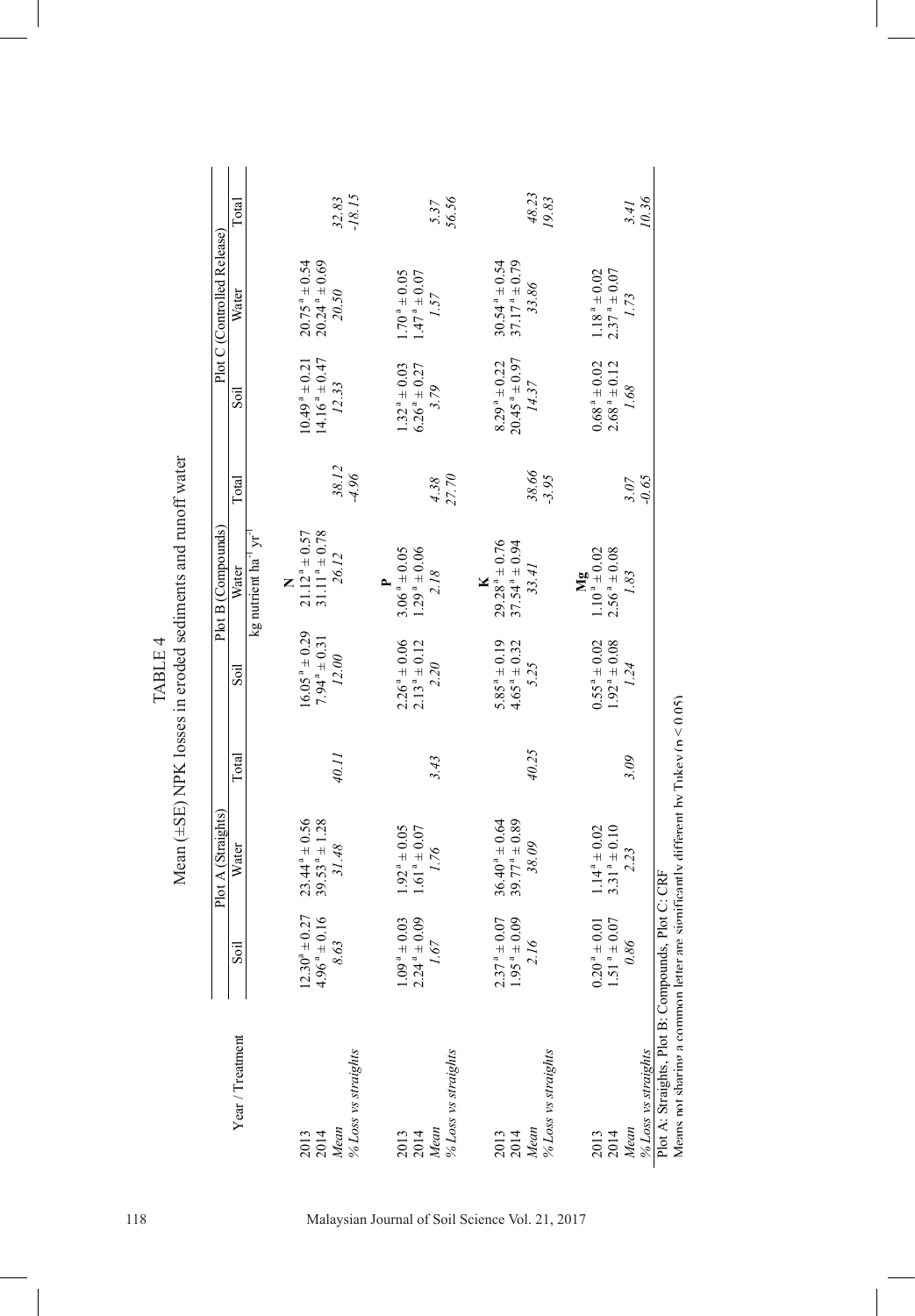in the runoff water in the compound fertiliser accounted for about 55% of the total nutrient losses. Phosphorus losses were much higher in the compound fertilisers compared to straights as the compound fertiliser used for the study contained about 11% soluble phosphorus in the form of Triple Super Phosphate while in treatment A, phosphate rocks(which dissolve very slowly in water) were used as the source of phosphorus. The findings of these study are somewhat different from the works of Bah *et al*., 2014 who had reported that CRF tend to have lower nutrient losses compared to the conventional mixture. This is attributed to the physical form of the CRF used by Bah *et al*.(2014) which was in the form of nuggets which are more difficult to be washed down the slope unlike the granular CRF used in this study.

As significant differences were noted in the soil losses between the three treatment plots, nutrient losses were also expressed as per tonne soil loss and per 100mm runoff to provide an equal comparison between the three plots. Table 5 details nutrient losses as per Mg (per tonne) sediment and per 100 mm runoff.

| A    | B        |        | A                                | В                              |                                |
|------|----------|--------|----------------------------------|--------------------------------|--------------------------------|
|      |          |        |                                  |                                |                                |
| 1.06 | 0.71     | 1.56   | 7.41                             | 6.10                           | 4.91                           |
|      | $-33.02$ | 47.17  |                                  | $-17.68$                       | $-33.74$                       |
| 0.29 | 0.19     | 0.53   | 0.29                             | 0.45                           | 0.25                           |
|      | $-34.48$ | 82.76  |                                  | 55.17                          | $-13.79$                       |
| 0.21 | 0.25     | 1.51   | 7.70                             | 7.37                           | 7.19                           |
|      | 19.05    | 619.05 |                                  | $-4.29$                        | $-6.62$                        |
| 0.08 | 0.07     | 0.20   | 0.47                             | 0.47                           | 0.54                           |
|      | $-12.50$ | 150.00 |                                  |                                | 14.89                          |
|      |          |        | Nutrient loss per tonne sediment | $kg$ nutrient ha <sup>-1</sup> | Nutrient loss per 100mm runoff |

| TABLE 5                                                                  |
|--------------------------------------------------------------------------|
| Mean nutrient loss expressed as per tonne sediment and per 100mm runoff. |

 $\Gamma$  compound fertilisers can be defined for  $\mu$  and  $\mu$  and  $\mu$  and  $\mu$  and  $\mu$  and  $\mu$  and  $\mu$  and  $\mu$  and  $\mu$  and  $\mu$  and  $\mu$  and  $\mu$  and  $\mu$  and  $\mu$  and  $\mu$  and  $\mu$  and  $\mu$  and  $\mu$  and  $\mu$  and  $\mu$  and magnesium compared to straight fertilisers. Potassium losses were marginally higher for the compounds compared to the straights. As for the controlled-release fertilisers, significantly higher losses were recorded for all nutrients analysed, largely caused by the rolling of the fertiliser granules down the slope. Compound fertilisers clearly had much lower losses for nitrogen, phosphorus

In the run of the run of the run of the run of the run of the run of nitrogen and the run of nitrogen and the run of nitrogen and the run of nitrogen and the run of nitrogen and the run of nitrogen and the run of nitrogen In the runoff water, compound fertilisers showed lower losses of nitrogen and potassium compared to the straights. However, phosphorus losses were higher in the compound fertilisers compared to straights; it is to be noted that the phosphorus in compound fertilisers is water soluble. Magnesium losses were comparable to both straight and compound fertilisers.

# **CONCLUSION**

fertilisers and are therefore postulated to better number of  $\frac{1}{2}$  of  $\frac{1}{2}$  of  $\frac{1}{2}$  of  $\frac{1}{2}$  of  $\frac{1}{2}$  of  $\frac{1}{2}$  of  $\frac{1}{2}$  of  $\frac{1}{2}$  of  $\frac{1}{2}$  of  $\frac{1}{2}$  of  $\frac{1}{2}$  of  $\frac{1}{2}$  of  $\frac{$ Compound fertilisers generally recorded lowest losses for N and K compared to straight fertilisers and are therefore postulated to lead to better nutrient uptake compared to straight fertilisers. The lower losses in the compounds also provide  $\frac{1}{\sqrt{2}}$  is effect on one of  $\frac{1}{\sqrt{2}}$  is equal parameter on oil parameters of  $\frac{1}{\sqrt{2}}$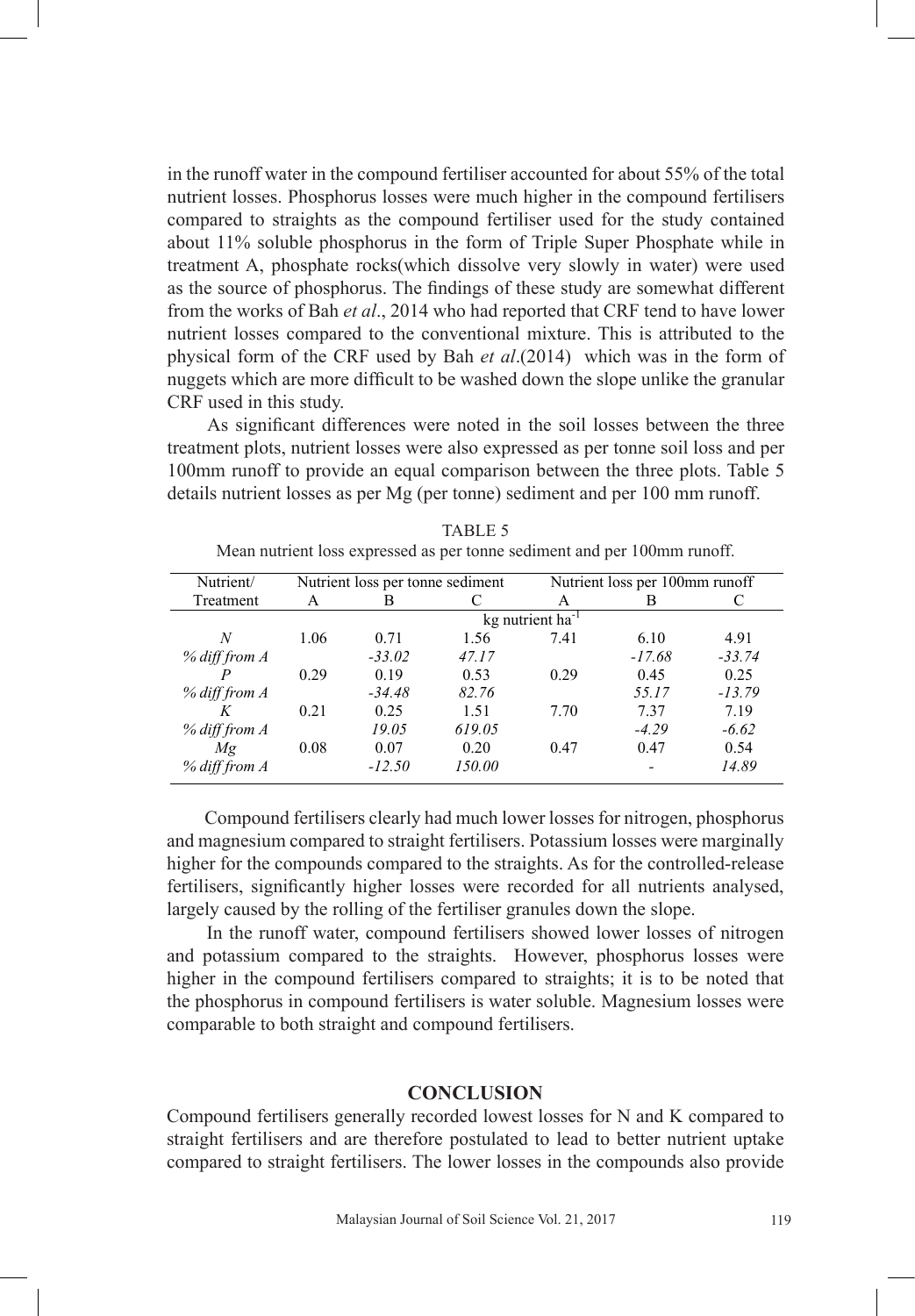the opportunity for the application of a lower nutrient rate compared to straights to meet the nutrient requirements of the oil palm. However, this hypothesis needs to be verified through field experiments to measure nutrient uptake and its effect on oil palm productivity

As nutrient losses are significantly higher in the runoff water for both straight and compound fertilisers compared to losses in the eroded sediments, efforts should focus on minimising runoff water losses as part of erosion control practices for oil palm planting on slopes.

#### **REFERENCES**

- Bah, A., M.H.A. Husni, C.B.S. Teh, M.Y. Rafii, S.R. Syed Omar and O.H. Ahmed. (2014). Reducing runoff loss of applied nutrients in oil palm cultivation using controlled-release fertilizers. *Advances in Agriculture* Vol no. 4 :1–9. https:// doi.org/10.1155/2014/285387
- Chew P.S., K.K. Kee and K.J. Goh.1999. Cultural practices and their impacts. In: *Oil Palm and the Environment – A Malaysian Perspective*, ed. G.Singh, C.K. Huan, T.Leng and D.L. Kow. Malaysian Oil Palm Growers' Council, Kuala Lumpur.
- Goh K.J., R. Härdter and T.Fairhust 2003. Fertilizing for maximum return. In: *Oil Palm : Management for Large and Sustainable Yields.*, ed. T. Fairhurst and R. Hardter. Potash and Phosphate Institute, Canada
- Kee, K.K. and P.S. Chew. 1996. A13: Nutrient losses through surface runoff and erosion- implications for improved fertilizer efficiency in mature oil palm. Applied Agricultural Research Sdn. Bhd
- Maene L.M., K.C. Thong, T.S Ong and A.M. Mokhtaruddin. 1979. Surface wash under mature oil palm. In: *Proc. Symposium Water in Malaysian Agriculture*, ed. E. Pushparajah. Malaysian Society of Soil Science. Kuala Lumpur.
- PORIM. 1994. Environmental Impacts of Oil Palm Plantations in Malaysia. Palm Oil Research Institute of Malaysia. Malaysia.
- Soon B.B.F and H.W. Hoong. 2002. Agronomic practices to alleviate soil and surface runoff losses in an oil palm estate *Malaysian Journal of Soil Science 6*(Special ed): Page no. 53-64.
- Tarmizi AM and D. Mohd. Tayeb. 2006. Nutrient demands of Tenera oil palm planted on inland soils of Malaysia. *Journal of Oil Palm Research* 18(June ): page no. 204-209.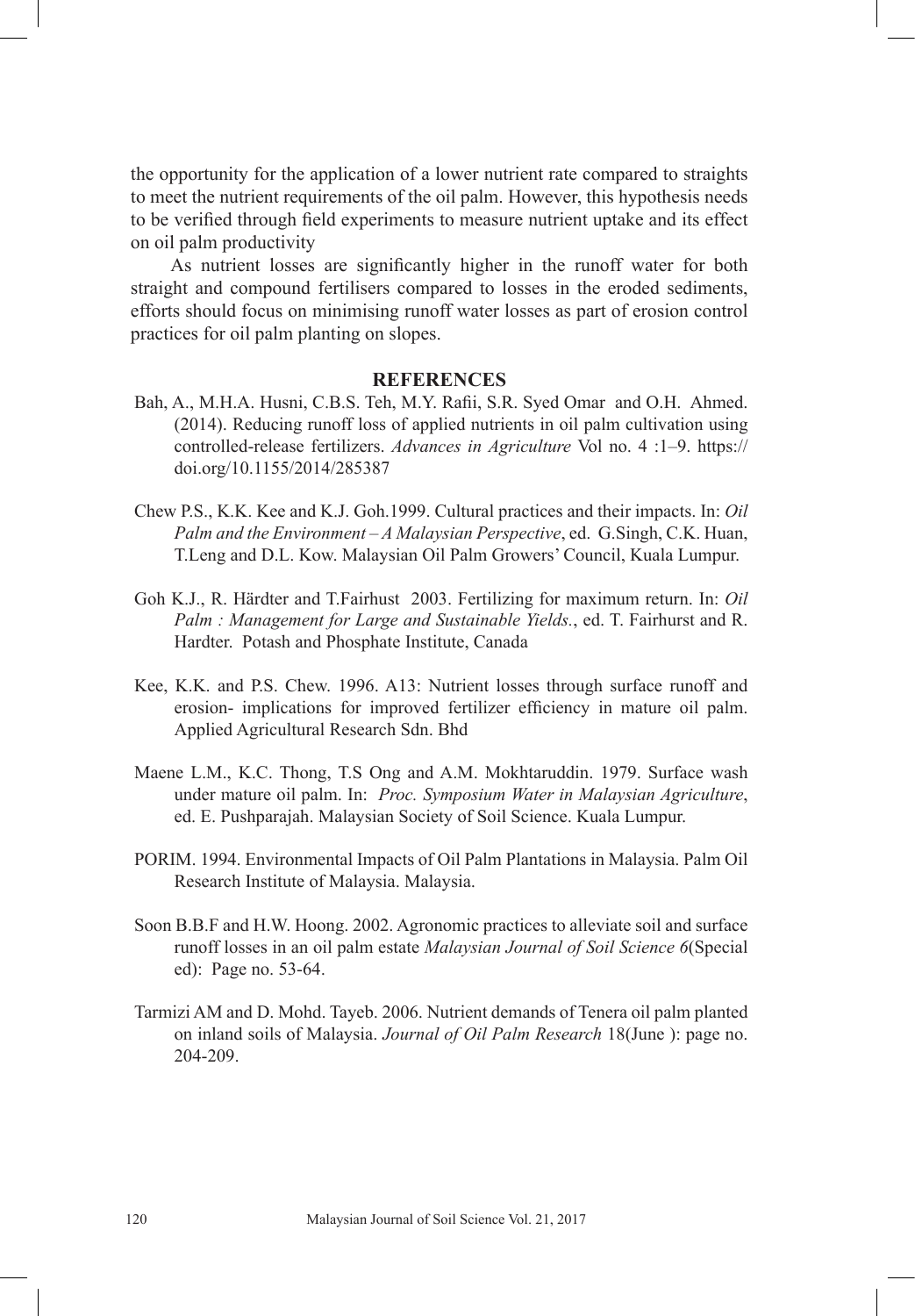Malaysian Journal of Soil Science Vol. 21, 2017 121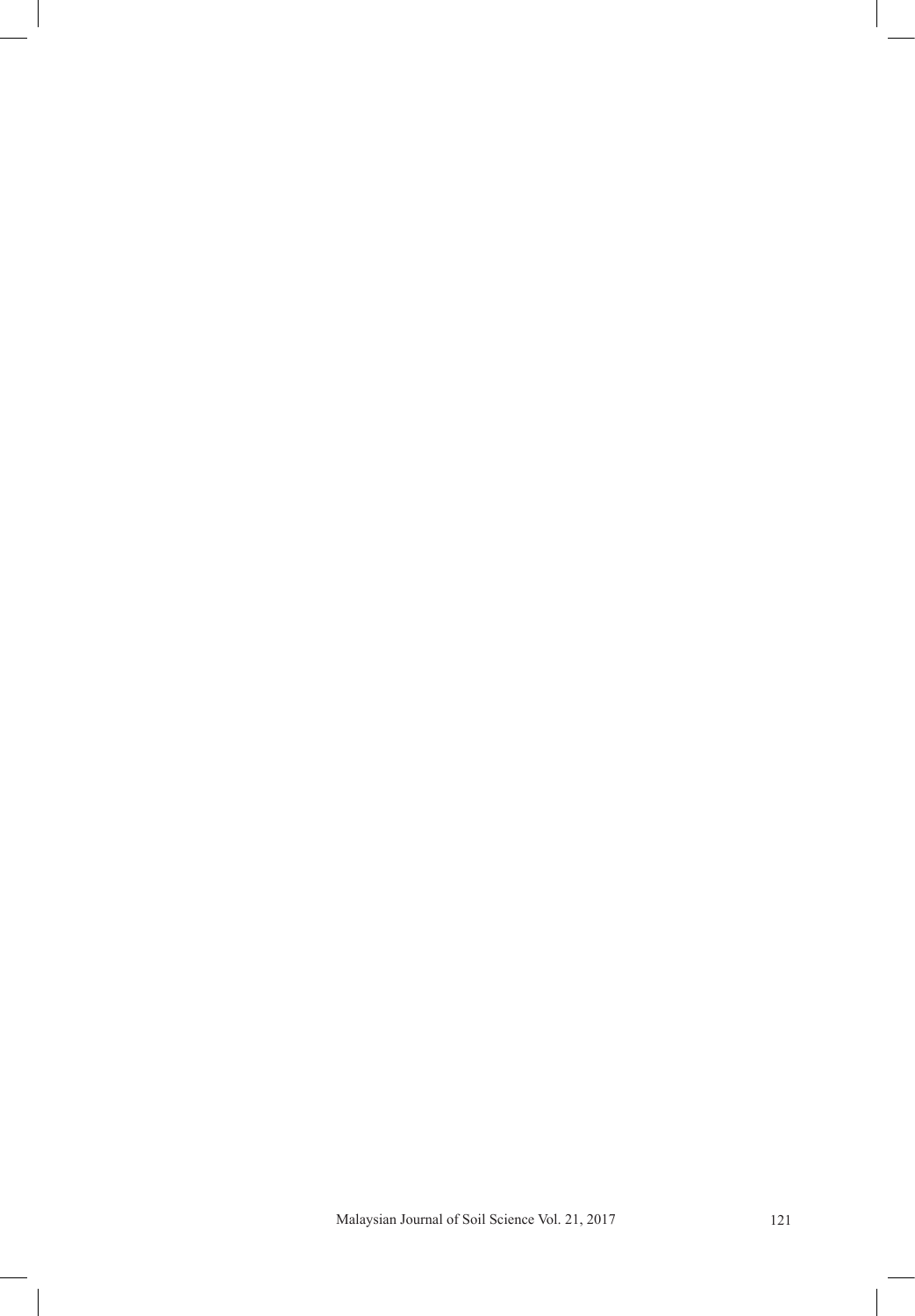122 Malaysian Journal of Soil Science Vol. 21, 2017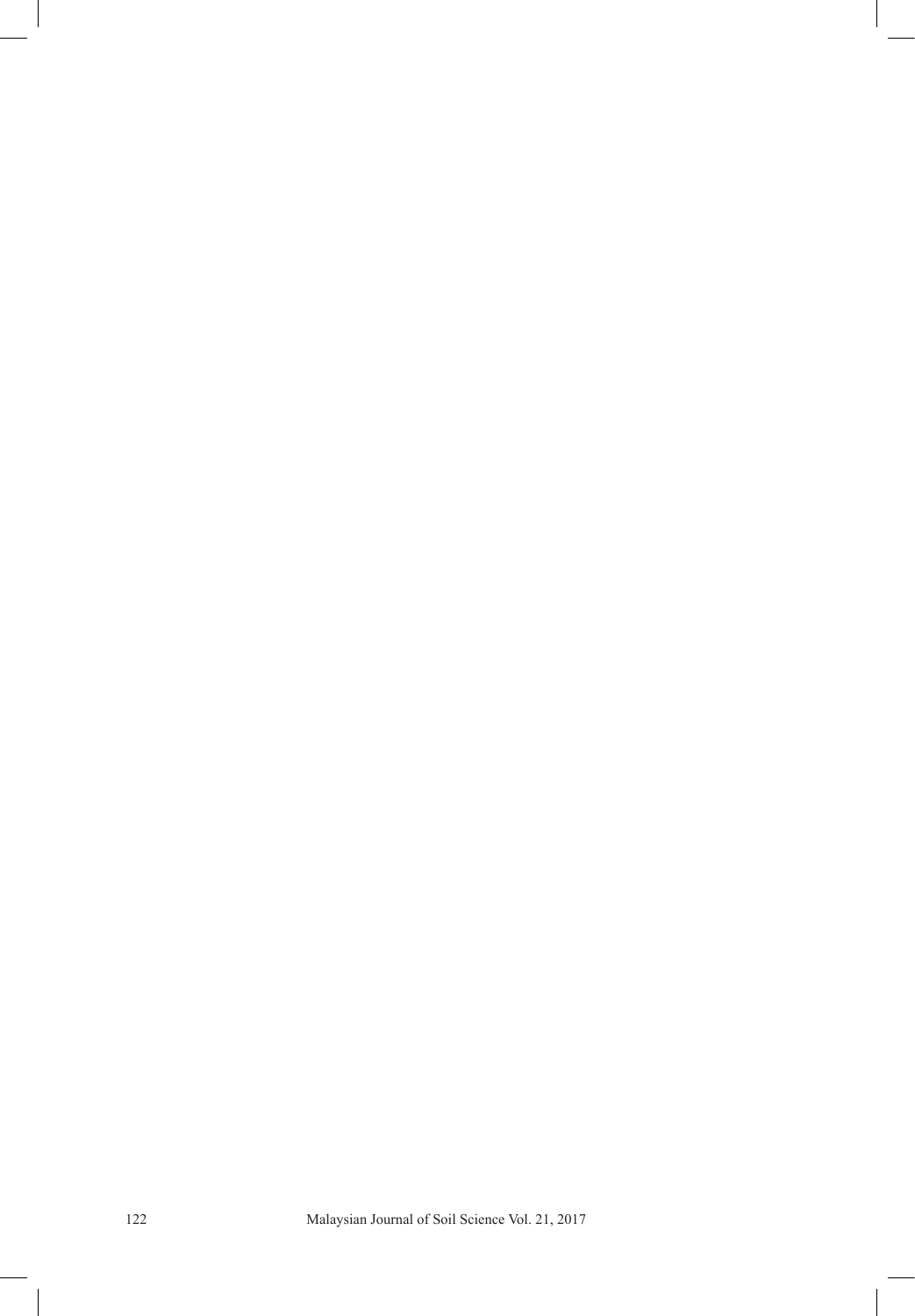# **Essentials of Soil Science: Soil formation, functions, use and classification (World Reference Base, WRB).**

*Winfried E.H. Blu, Peter Schad, and Stephen Nortcliff. Borntraeger Science Publisher, Stuttgart 70176, Germany. 2018. 171 p. € 27.90. ISBN 978-3-443- 01090-4.*

This is a book which need to be read by students at all level, and suitable as a quick reference for anyone interested in the field of soil science.

Soil science is a field of study that focus on soil as an integrated system. As it may sound complex, this book made it all *facile à comprendre* to understand the definition, concepts and basics of soil. Information is well organized, written clearly, and profusely illustrated in total of nine (9) chapters, evermore concise and detailed text.

This book simplify many important concepts of soil science for reader to easily comprehend the concepts. Soil formation and functions begins with parent materials, minerals and weathering processes that give rise to secondary minerals are well sorted out with emphasis on soil morphology, 1:1, 2:1 clay, ion exchange (cations and anions), buffering capacity, pedogenesis, soil-plant interactions, soil pollution, etc. Alphabetical index system of the book is neat.

Soil use and classification were based on World Reference Base for Soil Resources (WRB), a system utilized by FAO-UNESO-UNDP in their agriculture related development programs and proved its worth in Africa, Asia, Europe, etc.

A total of 171 pages of information, with 101 figures in color and 22 tables are well laid out in a user –friendly manner for quick understanding. The figures and tables are self-explanatory which make this book suitable as text book of soil science at preuniversity level, college, universities and short-course training on soil science.

The *bona fide* cumulative knowledge of the writers, Emeritus Prof. Dr. Blum, Prof. Dr. Schad and Emeritus Prof. Dr. Nortcliff are indispensable, with years of highly valuable-experience in soil science.

A detailed, highly complex data and scientifically in-depth explanations are not the purpose of this book. If that is what the readers wants, look elsewhere, otherwise: Put this book on your next *"must-read"* list.